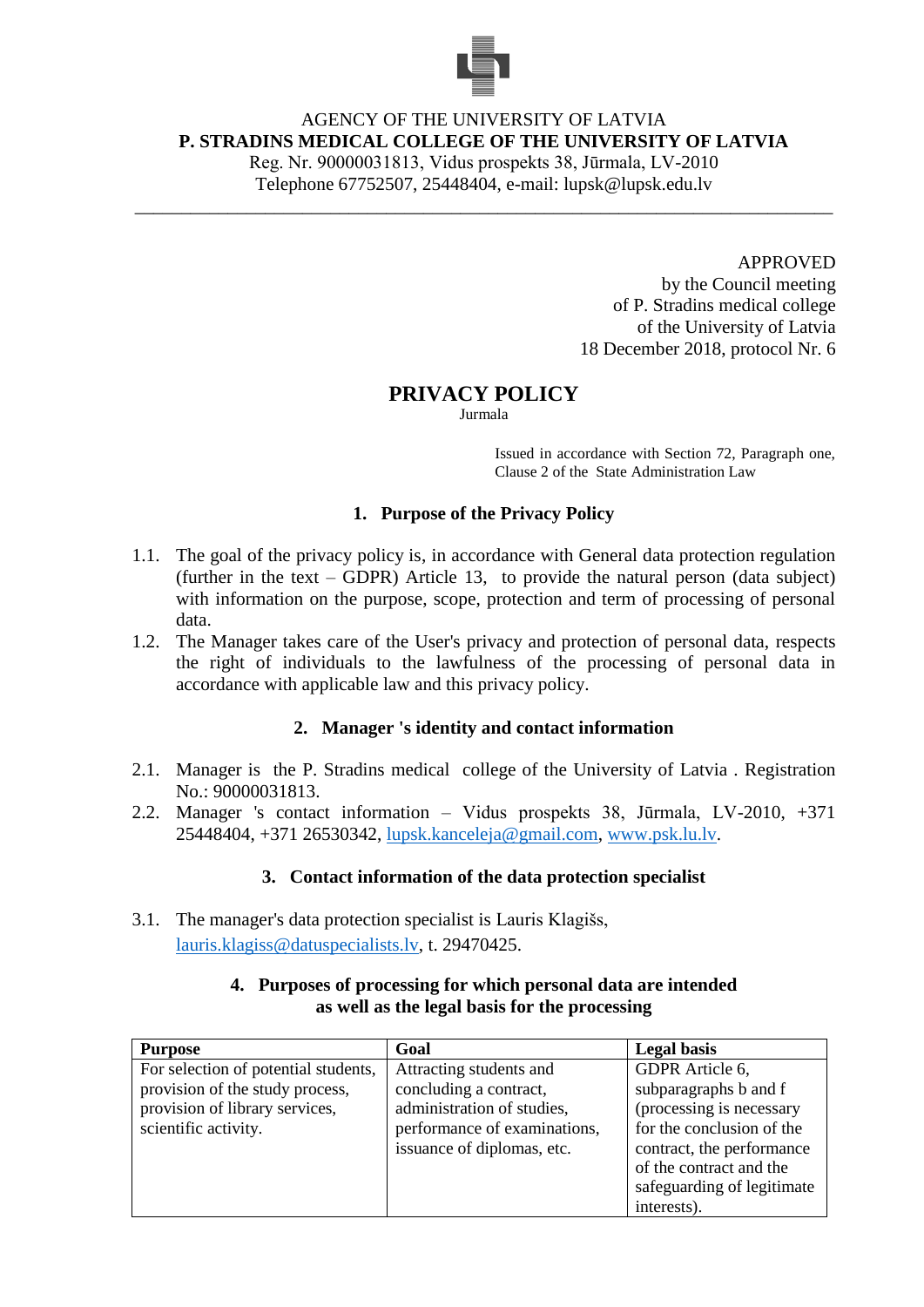|                              | Accounting and personnel | GDPR Article 6,            |
|------------------------------|--------------------------|----------------------------|
| For accounting and personnel |                          |                            |
| records.                     | accounting needs.        | subparagraphs b and f      |
|                              |                          | (processing is necessary   |
|                              |                          | for the conclusion of the  |
|                              |                          | contract, the performance  |
|                              |                          | of the contract and the    |
|                              |                          | safeguarding of legitimate |
|                              |                          | interests).                |

### **5. Legitimate interests of the manager**

- 5.1. To provide an opportunity to obtain higher education for all those interested.
- 5.2. To conduct business in the field of education provision.
- 5.3. Check the Customer's identity before concluding the contract.
- 5.4. Analyze the operation of website applications, develop and implement improvements.
- 5.5. Administer payments.
- 5.6. Other interests related to the provision of the study process, accounting and personnel accounting.

### **6. Recipients of personal data or categories of recipients**

- 6.1. The data is disclosed to those employees of the Manager who need it for the performance of their direct duties in order to fulfil or conclude the relevant service contract.
- 6.2. In obtaining and using personal data, we partially use the services of external service providers who, in accordance with the agreement, strictly follow our instructions and which we control before and continue to use the service.
- 6.3. We do not disclose personal information to third parties, except:
	- 6.3.1. if the relevant third party has to transfer the data within the framework of the concluded agreement in order to perform any function necessary for the performance of the agreement or delegated by law (for example, to the bank within settlement or to provide another service about which the Customer is informed in the respective service agreement);
	- 6.3.2. to the persons provided for in external regulatory enactments, upon their justified request, in accordance with the procedures and to the extent specified in internal and external regulatory enactments;
	- 6.3.3. in cases specified in external regulatory enactments for the protection of our legitimate interests, for example, by applying to a court or other state institutions.

### **7. Transfer of data to a third country or international organization**

7.1. The received data will not be transferred outside Latvia, the European Union or the European Economic Area, nor will it be transferred to any international organization.

### **8. Duration of data storage**

8.1. Unless otherwise stated in the data protection guidelines, we will delete personal data no later than three months after the original reason for retention no longer applies, unless we have a legal obligation to retain the data.